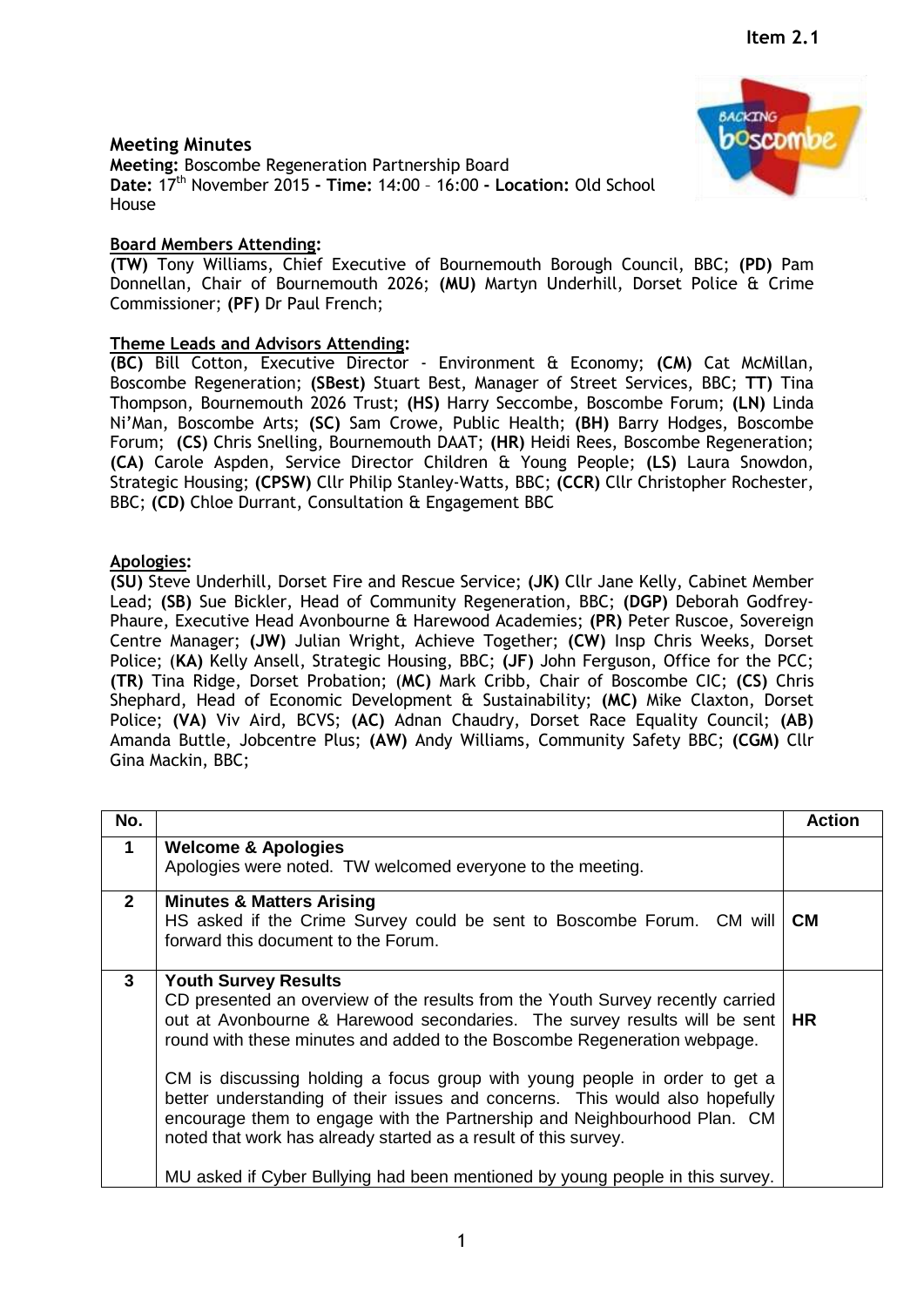|                 | CM will look thought the survey and draw out comments relating to this and send<br>them to MU and CA.                                                                                                                                                                                                                                                                                                                                                                  | <b>CM</b>       |
|-----------------|------------------------------------------------------------------------------------------------------------------------------------------------------------------------------------------------------------------------------------------------------------------------------------------------------------------------------------------------------------------------------------------------------------------------------------------------------------------------|-----------------|
| $5\phantom{.0}$ | Theme Lead updates & Challenges                                                                                                                                                                                                                                                                                                                                                                                                                                        |                 |
|                 | <b>Environment</b><br>SBest told the Board that the 'sink hole' that had recently appeared on the<br>precinct will be rectified shortly.                                                                                                                                                                                                                                                                                                                               |                 |
|                 | A 'day of action' is planned with Parking Enforcement to address issues with<br>vehicles parking on the precinct. There will also be a deep clean performed<br>soon and CB will liaise with SBest as to which areas need most attention. SBest<br>noted a trial has begun with a private enforcement company issuing fixed<br>penalty notices for littering and dog fouling on the Precinct. Some of these<br>penalties have been challenged which was to be expected. | <b>CB/SBest</b> |
|                 | Residents on Roumelia Lane have been complaining about fly tipping and<br>overflowing bins. Issue relating to this should be directed through to Dave<br>Hamilton, Neighbourhood Warden.                                                                                                                                                                                                                                                                               | DH              |
|                 | Shared Space – HS noted that the surface of the Shared Space was discussed<br>at the last Forum meeting. It has been reported that the surface becomes<br>slippery when it is wet which has affected buses, motor bikes and other vehicles.<br>This was picked up at the Forum meeting and will be looked into by highways<br>engineers.                                                                                                                               |                 |
|                 | It was also noted that when visibility is not clear, the lighting in the precinct can<br>look as through the road continues straight ahead on to the precinct. BC will feed<br>back to the Board regarding these issues. It was mentioned that the public are<br>pleased their concerns relating to the Shared Space are being listened to.                                                                                                                            | <b>BC</b>       |
|                 | <b>Housing</b><br>LS gave a presentation of how Operation Galaxy is progressing.<br>The<br>presentation will be sent out with these minutes.                                                                                                                                                                                                                                                                                                                           | <b>HR</b>       |
|                 | LS told the Board that there are two Operation Galaxy officers based between<br>Vale Road and the Boscombe Regeneration Office.                                                                                                                                                                                                                                                                                                                                        |                 |
|                 | LS noted that there is new legislation regarding retaliatory eviction also known<br>as 'revenge eviction'. It's a term used to describe an eviction process initiated by<br>a landlord where a tenant asks for repairs to be carried out or complains about<br>conditions. Information about this will go out to local residents.                                                                                                                                      |                 |
|                 | <b>Economy</b><br>See 'Economy' board report. A short term lease has been agreed for the former<br>TJ Hughes unit and will open prior to Christmas. We will continue to support<br>New River Retail in order secure long term tenants for the site.                                                                                                                                                                                                                    |                 |
|                 | CM reported that the Outset Bournemouth 'Personal Potential Programme' has<br>had its positives and negatives. As expected the core group have proved<br>complex to engage with due to the complexities of their issues/past. One of the<br>particular successes has been the friendships formed between the group as<br>most of the attendees were very isolated.                                                                                                     |                 |